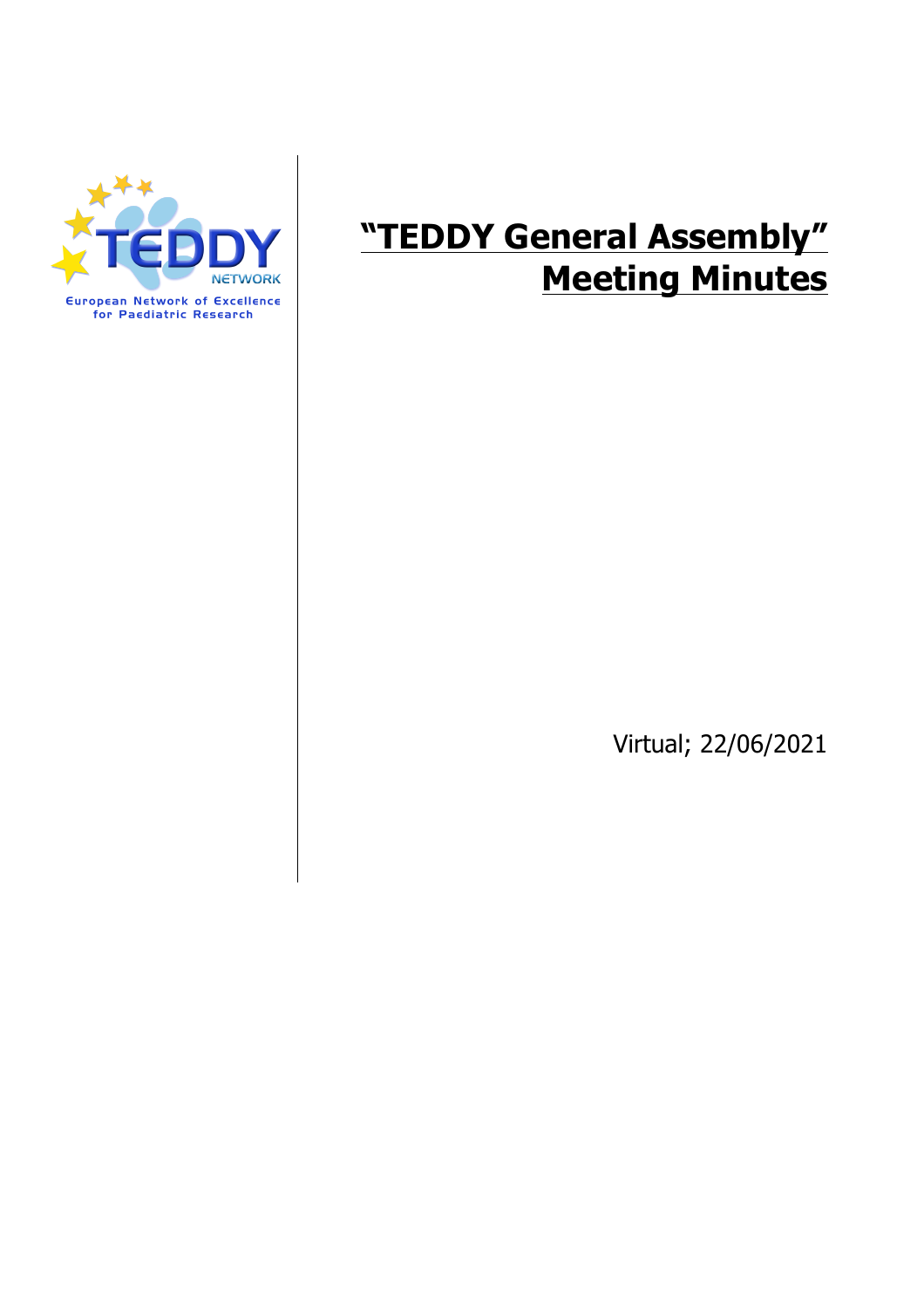

# **Index**

| Agenda                                                                                                                                                                                     | 3                                                                                                                                                                                                                                                                                                                                                                                                                                                                                                                      |
|--------------------------------------------------------------------------------------------------------------------------------------------------------------------------------------------|------------------------------------------------------------------------------------------------------------------------------------------------------------------------------------------------------------------------------------------------------------------------------------------------------------------------------------------------------------------------------------------------------------------------------------------------------------------------------------------------------------------------|
| <b>Participants</b>                                                                                                                                                                        | $\overline{4}$                                                                                                                                                                                                                                                                                                                                                                                                                                                                                                         |
| <b>Discussion</b>                                                                                                                                                                          | $\overline{2}$                                                                                                                                                                                                                                                                                                                                                                                                                                                                                                         |
| 3.1<br>Opening of the General Assembly                                                                                                                                                     | 2                                                                                                                                                                                                                                                                                                                                                                                                                                                                                                                      |
| 3.2<br>Update on the TEDDY activities - Presented by Annagrazia Altavilla (TEDDY Chair)                                                                                                    | $\overline{c}$                                                                                                                                                                                                                                                                                                                                                                                                                                                                                                         |
| 3.2.1 TEDDY publication activities                                                                                                                                                         | $\overline{2}$                                                                                                                                                                                                                                                                                                                                                                                                                                                                                                         |
| 3.2.2 TEDDY communication activities                                                                                                                                                       | 3                                                                                                                                                                                                                                                                                                                                                                                                                                                                                                                      |
| 3,3<br>Commission)                                                                                                                                                                         | 3                                                                                                                                                                                                                                                                                                                                                                                                                                                                                                                      |
| 3.4<br>(Council of Europe)                                                                                                                                                                 | 3                                                                                                                                                                                                                                                                                                                                                                                                                                                                                                                      |
| 3.5<br>European Paediatric Medicines Database (TEDDY-EPMD) Tool- Presented by Mariagrazia Felisi<br>(CVBF) and Maddalena Toma (Fondazione per la Ricerca Farmacologica Gianni Benzi Onlus) | $\overline{4}$                                                                                                                                                                                                                                                                                                                                                                                                                                                                                                         |
| 3.6<br>(UCL)<br>5                                                                                                                                                                          |                                                                                                                                                                                                                                                                                                                                                                                                                                                                                                                        |
| Modelling & Simulation: In silico Methodologies for Drug Discovery in Paediatric Research-<br>3.7<br>Presented by Cosimo Damiano Altomare (University of Bari Aldo Moro)                   | 5                                                                                                                                                                                                                                                                                                                                                                                                                                                                                                                      |
| 3.8                                                                                                                                                                                        |                                                                                                                                                                                                                                                                                                                                                                                                                                                                                                                        |
| 3.8.1<br>Perspective from outside the EU - Presented by Madlen Gazarian (University of NSW)                                                                                                | 5                                                                                                                                                                                                                                                                                                                                                                                                                                                                                                                      |
| 3.8.2<br>Perspective from the UE - Presented by Saskia de Wildt (Radboud University)                                                                                                       | 6                                                                                                                                                                                                                                                                                                                                                                                                                                                                                                                      |
| Data protection issues in paediatric research under GDPR: the roles of codes of conduct-<br>3.9<br>Presented by Jean Herveg (University of Namur)                                          | 6                                                                                                                                                                                                                                                                                                                                                                                                                                                                                                                      |
| 3.10<br>EJP RD training activities for rare and paediatric expert patients- Presented by Mariangela Lupo<br>(TEDDY) and Begonya Nafria (Sant Joan de Déu Research Foundation)              | 7                                                                                                                                                                                                                                                                                                                                                                                                                                                                                                                      |
| 3.11<br>Valeria Gatti (KIDS Bari)                                                                                                                                                          | 8                                                                                                                                                                                                                                                                                                                                                                                                                                                                                                                      |
| 3.12<br>Approval of the financial statements- Presented by Donato Bonifazi (CVBF)                                                                                                          | 8                                                                                                                                                                                                                                                                                                                                                                                                                                                                                                                      |
|                                                                                                                                                                                            | EC Consultation on medicines for children and rare diseases- Presented by Fabio D'Atri (European<br>Results of the Council of Europe survey in collaboration with TEDDY- Presented by Laurence Lwoff<br>Innovation in clinical trials methodologies in limited populations- Presented by Oscar della Pasqua<br>Evaluate off-label use of medicines in the paediatric population; International/global perspectives 5<br>TEDDY Kids serious game "My Clinical Trial Center"- Presented by Fiona Rako (KIDS Albania) and |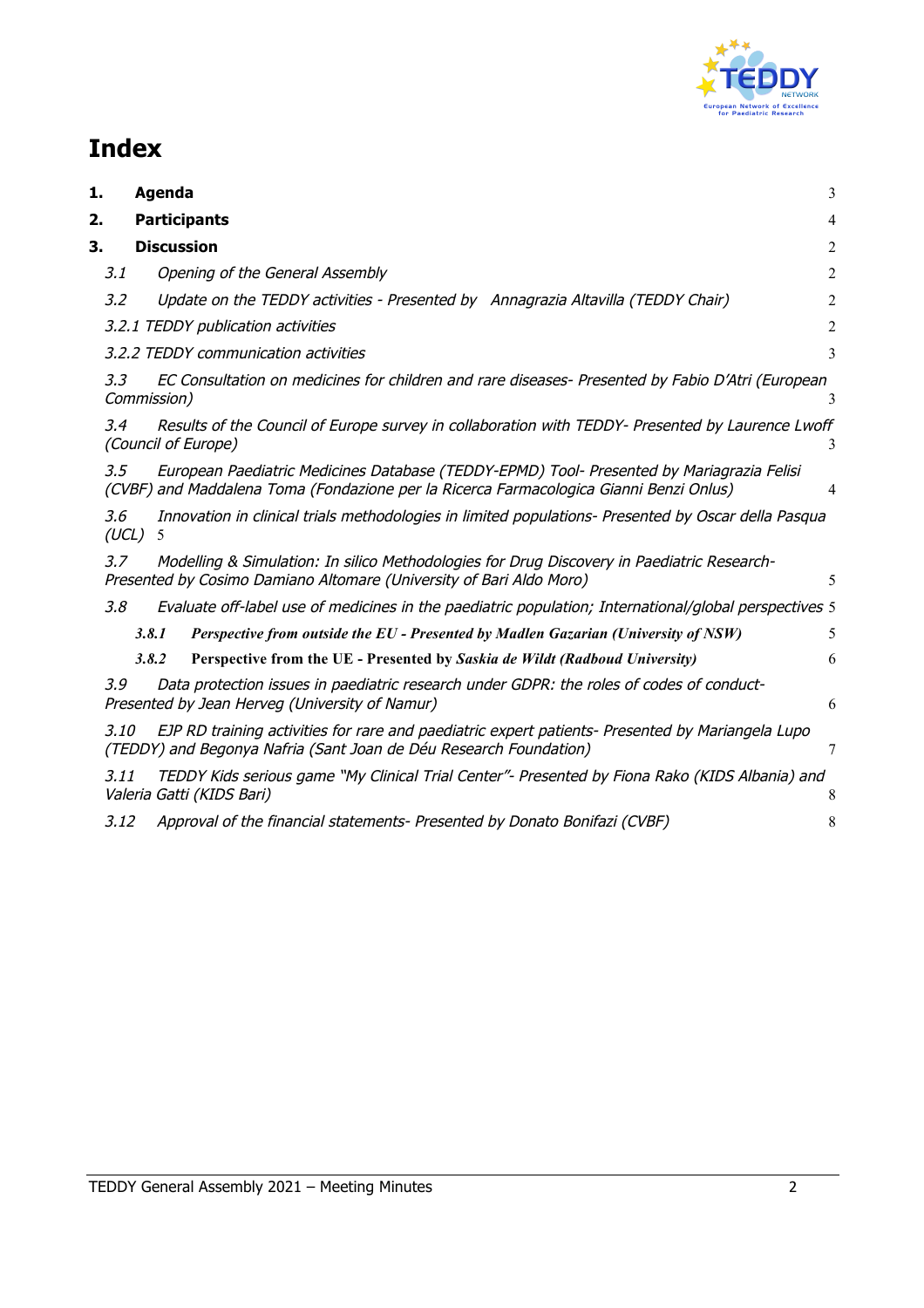

## **1. Agenda**

#### **TEDDY GENERAL ASSEMBLY MEETING**

Virtual meeting - June  $22^{nd}$ , 2021

| $9.00 - 9.20$ | Welcome Address and update on the TEDDY activities                                                            | A. Altavilla                   |
|---------------|---------------------------------------------------------------------------------------------------------------|--------------------------------|
| $9.20 - 9.40$ | EC Consultation on medicines for children & rare diseases                                                     | F. D'Atri                      |
| 9.40-10.00    | Results of the Council of Europe survey in collaboration with<br><b>TEDDY</b>                                 | L. Lwoff                       |
| 10.00-10.20   | European Paediatric Medicines Database<br>(TEDDY-EPMD) Tool                                                   | M. Felisi and M.<br>Toma       |
| 10.20-10.40   | Innovation in clinical trials methodologies in limited populations                                            | O. Della Pasqua                |
| 10.40-10.50   | Virtual coffee break                                                                                          |                                |
| 10.50-11.10   | Modelling & Simulation: In silico Methodologies for Drug<br>Discovery in Paediatric Research                  | C.D. Altomare                  |
|               |                                                                                                               |                                |
| 11.10-11.40   | How to evaluate off-label use of medicines in the paediatric<br>population: International/global perspectives | M. Gazarian and<br>S. de Wildt |
| 11.40-12.00   | Data protection issues in paediatric research under GDPR: the<br>roles of codes of conduct                    | J. Herveg                      |
| 12.00-12.20   | EJP RD training activities for rare and paediatric expert patients                                            | M. Lupo and B.<br>Nafria       |
| 12.20-12.40   | TEDDY Kids serious game "My Clinical Trial Center"                                                            | Kids Bari and<br>Kids Albania  |
|               | <b>TEDDY MEMBERS SESSION</b>                                                                                  |                                |
| 12.40-13.00   | TEDDY 2020 Financial Statement, 2021 budget and<br>membership fee                                             | D. Bonifazi                    |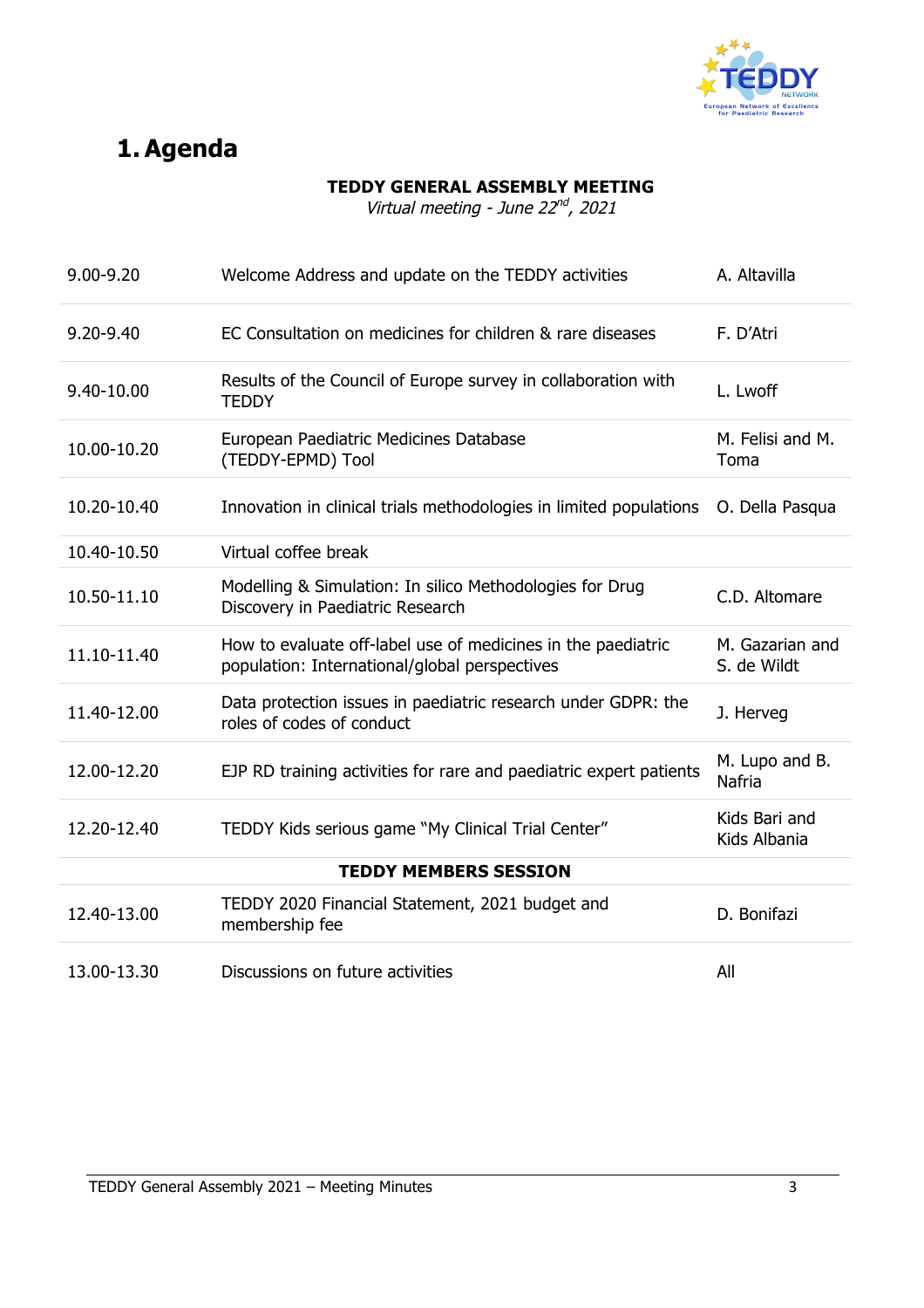

### **2. Participants**

Annagrazia Altavilla (Espace Ethique PACA/Corse APHM/Aix-Marseille University); Adriana Ceci, Viviana Giannuzzi, Lucia Ruggieri, Maddalena Toma, Antonella Didio and Franco Bartoloni (Gianni Benzi Foundation); Donato Bonifazi, Mariagrazia Felisi, Mariangela Lupo, Valeria Pignataro, Giovanni Migliaccio, Maria Cavallo, Cristina Manfredi, Ornela Cullufe, Bonka Georgieva, Arlinda Demeti, Manika Kreka, Ana Dilo, and Galib Ishtiaque (CVBF); Daniel Torrecilla (RECLIP); Alketa Hoxha (University of Tirana); Nicola Santoro (AOUC Policlinico - Bari); Fabio D'Atri (European Commission); Saskia de Wildt (Radboud University); Oscar della Pasqua (UCL); Madlen Gazarian (University of NSW-Australia); Jean Herveg (CRIDs University of Namur); Laurence Lwoff and Natalia Zaytseva (Council of Europe); Begonya Nafria (Sant Joan de Déu Research Foundation); Fidelie Kalambayi (Romanian Angel Appeal Foundation);

Toni Irmgard (UKER); Cosimo Damiano Altomare (University of Bari Aldo Moro); Marina Brocca (European CMT Federation); Franck Devaux (HUDERF); Marios Phylactides (CING); Sergey Suchkov (MGUPP); Johan Vande Walle (University of Gent); Bjoern Burckhardt (Heinrich Heine Universität); Martine Dehlinger Kremer (EUCROF & PRAealth Sciences); Savanna Andreou (Cyprus institute of neurology and genetics); Segolene Gaillard (Hospices Civils de Lyon); Florence Guillot (ANR); Beate Aurich (APHP Paris); Petia Stratieva (ePAG ERN-EYE, Retina International); Jasmin Albano (Universitätsklinikum Tübingen); Claudio Fracasso (Pfizer Srl); Philip Connor (Cardiff and Vale UHB); Lorenzo Polenzani (ACRAF); Fiona Rako (Kids Albania); Valeria Gatti (Kids Bari).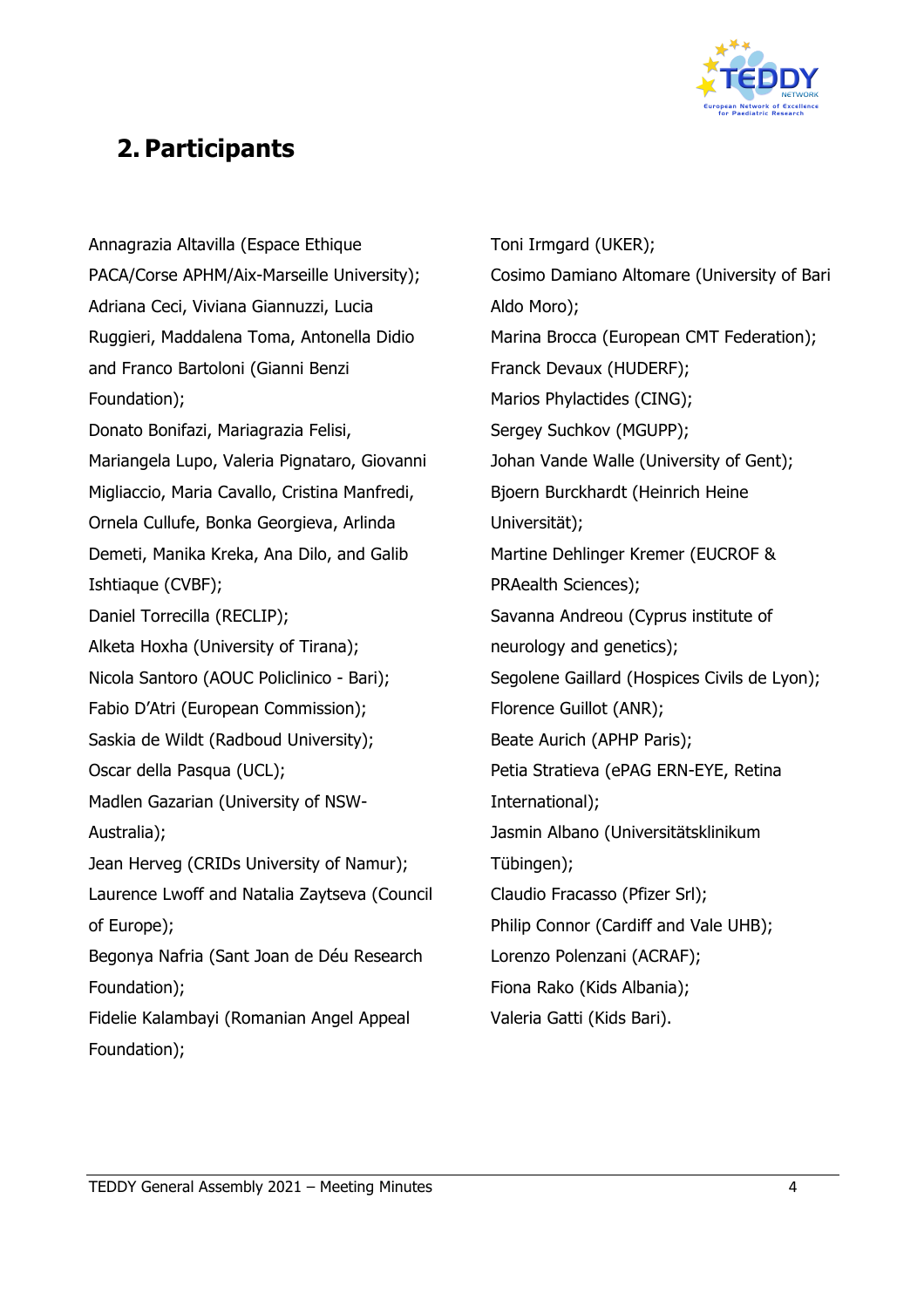

## **3. Discussion**

#### **3.1 Opening of the General Assembly**

The TEDDY General Assembly (GA) meeting was held virtual on 22<sup>nd</sup> June 2021 due to the health emergency caused by the COVID-19 pandemic.

The Chair— Annagrazia Altavilla, welcomed and opened the discussion to briefly update the activities carried out by TEDDY in the last year and plan the next steps. The General Assembly was then followed by discussions on the different topics held by participants.

#### **3.2 Update on the TEDDY activities - Presented by Annagrazia Altavilla (TEDDY Chair)**

Annagrazia Altavilla provided the assembly with a brief update on the activities carried out in the last year. She announced the next activities.CVBF will organise a workshop with TEDDY experts entitled "Modelling & Simulation (M&S): Research Methodologies for Small Populations in Rare Diseases" and organised in the framework of the European Joint Programme on Rare Diseases (EJPRD) project. The main objective of this workshop is to facilitate discussion and exchange of knowledge on the M&S methodologies and strategies as innovative facing complex multifactorial or rare diseases and conditions that require highly specialised treatments and resources addressing small population specificities.

Beneficiaries of this workshop are the Rare Disease community, including PhD students, Post-doc researchers, senior scientists, young clinicians, investigators and academics.

Annagrazia Altavilla will develop the new Guide of the Council of Europe on participation of children in decision-making process on matters regarding their health with representatives of the Committee on Bioethics (DH-BIO) and the Steering Committee for the rights of the Child (CDENF) of the Council of Europe.

In this framework, TEDDY will develop new initiatives with the Council of Europe.

The new website for the TEDDY network was also shared. It will be available for everyone very soon.

#### **3.2.1 TEDDY publication activities**

Different publications involving TEDDY members were published in 2021—

- \* Altavilla A, Halila R, Kostopoulou M-A, Lwoff L, Uerpmann K, Strengthening children's participation in their health: the new initiative of the Council of Europe, Lancet Child & Adolescent Health 2021 Feb 10: 1-2. Available at: https://www.thelancet.com/journals/lanchi/article/PIIS2352-4642(21)00019-5/fulltext
- \* Toma M, Felisi M, Bonifazi D, Bonifazi F, Giannuzzi V, Reggiardo G, de Wildt S, Ceci A et al., Paediatric Medicines in Europe: The Paediatric Regulation - Is It Time for Reform? Front. Med., 02 February 2021 Vol.8. Available at: https://www.ncbi.nlm.nih.gov/pmc/articles/PMC7884470/

In addition, the following work has been submitted in 2021—

v M. Toma, V. Giannuzzi, A. Landi, D. Bonifazi, MG. Felisi, F. Bonifazi, A. Ceci on behalf of TEDDY, "Orphan Paediatric Medicines in Europe."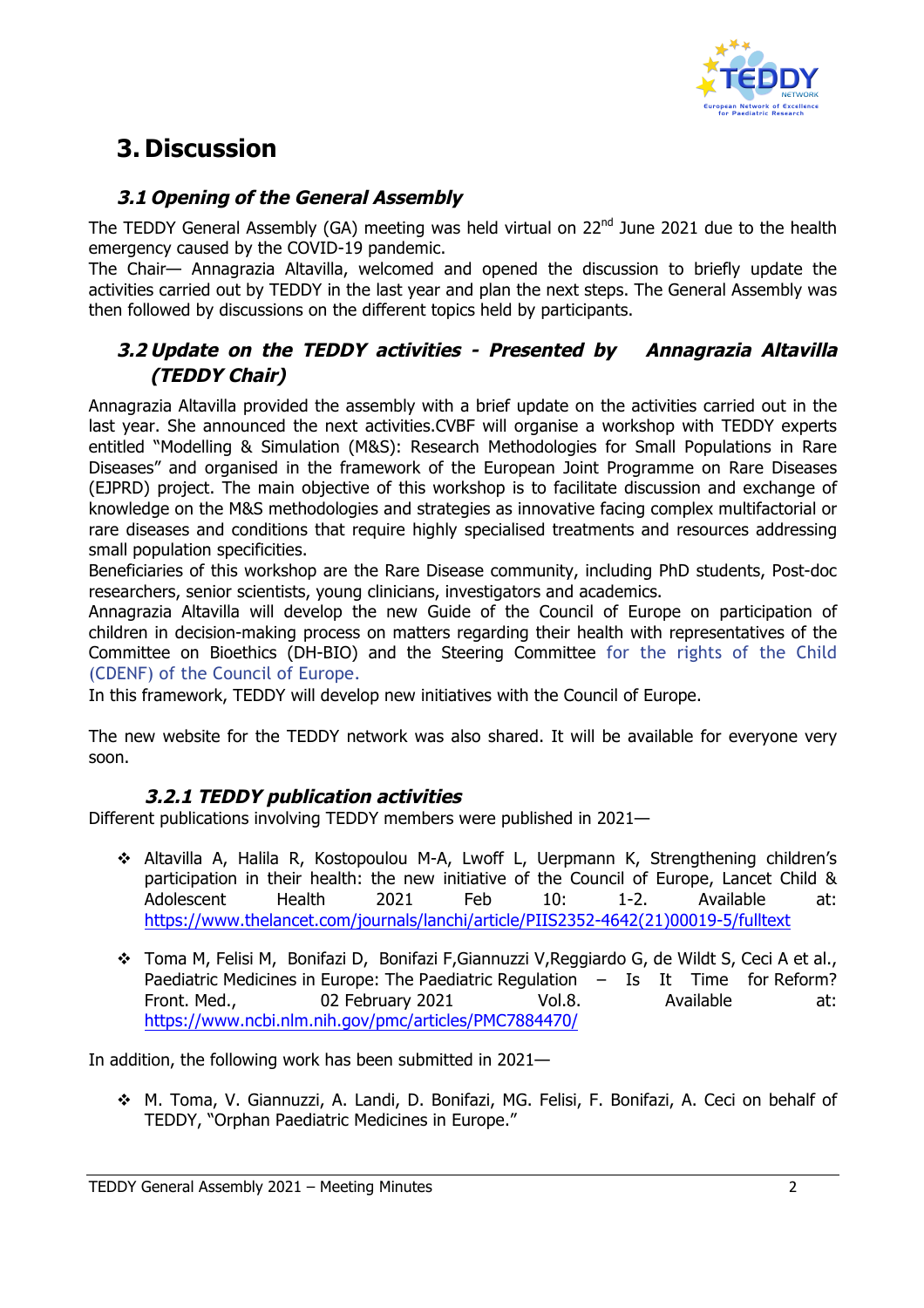

\* M. Toma, MG. Felisi, A. Ceci on behalf of TEDDY, "Paediatric drug repurposing in Europe after the Paediatric Regulation."

#### **3.2.2 TEDDY communication activities**

TEDDY disseminates news and valuable information from the paediatric community relevant to the TEDDY partners through the TEDDY newsletter, website, and official social channels.

#### **3.3 EC Consultation on medicines for children and rare diseases-Presented by Fabio D'Atri (European Commission)**

Almost three years ago, the regulations on rare diseases and medicines for children had begun to access the strength and weakness of the legislation. Both legislations have been successful— as the number of medicines that have been authorised for children and studied in children has increased, the number of clinical trials involving children has also increased, and there are more published evidence about the use of medicine in children. But, in unmet medical areas, there has been little development. The structure of paediatric investigation plan (PIP) does not comply with one-size-fits-all. The availability and accessibility also varies across Member States and burdensome. So, the revision of the paediatric regulation is proposed which will foster research, ensure availability, provide effective and efficient procedures. However, the core of the existing regulation will not be changed. In PIP, the drug's mechanism of action has also been taken into account, not just whom the drug has been indicated for.

Revision of the orphan and paediatric legislation will be carried out by—

- Impact Assessment
	- o Public consultation ongoing till end of July 2021
	- o Targeted consultations
	- o Interviews
- Legal Proposal(s) in 2022

The pharmaceutical legislation is a set of actions which aims to ensure the access to affordable medicines by fostering innovation, improving security of supply, reducing red tape and adapting to new scientific and technological developments. Revision of the pharmaceutical legislation is ongoing by—

- Roadmap inception impact assessment
- Evaluation and impact assessment (ongoing)
- Public consultations (after the summer 2021)
- Other consultation activities (end 2021)
- Adoption of proposal(s) (2022)

#### **3.4 Results of the Council of Europe survey in collaboration with TEDDY-Presented by Laurence Lwoff (Council of Europe)**

Oviedo convention has been a turning point in human rights in biomedicine, but has also raised human rights challenges that need to be addressed. Within this framework, the Strategic Action Plan on Human Rights and Technologies in Biomedicine (2020-2025) prioritises children's participation in the decision-making process regarding their health.

The COE – Committee on Bioethics (DH-BIO), with the support of TEDDY European Network of Excellence for Paediatric Research, released a survey to identify national provisions, guidelines and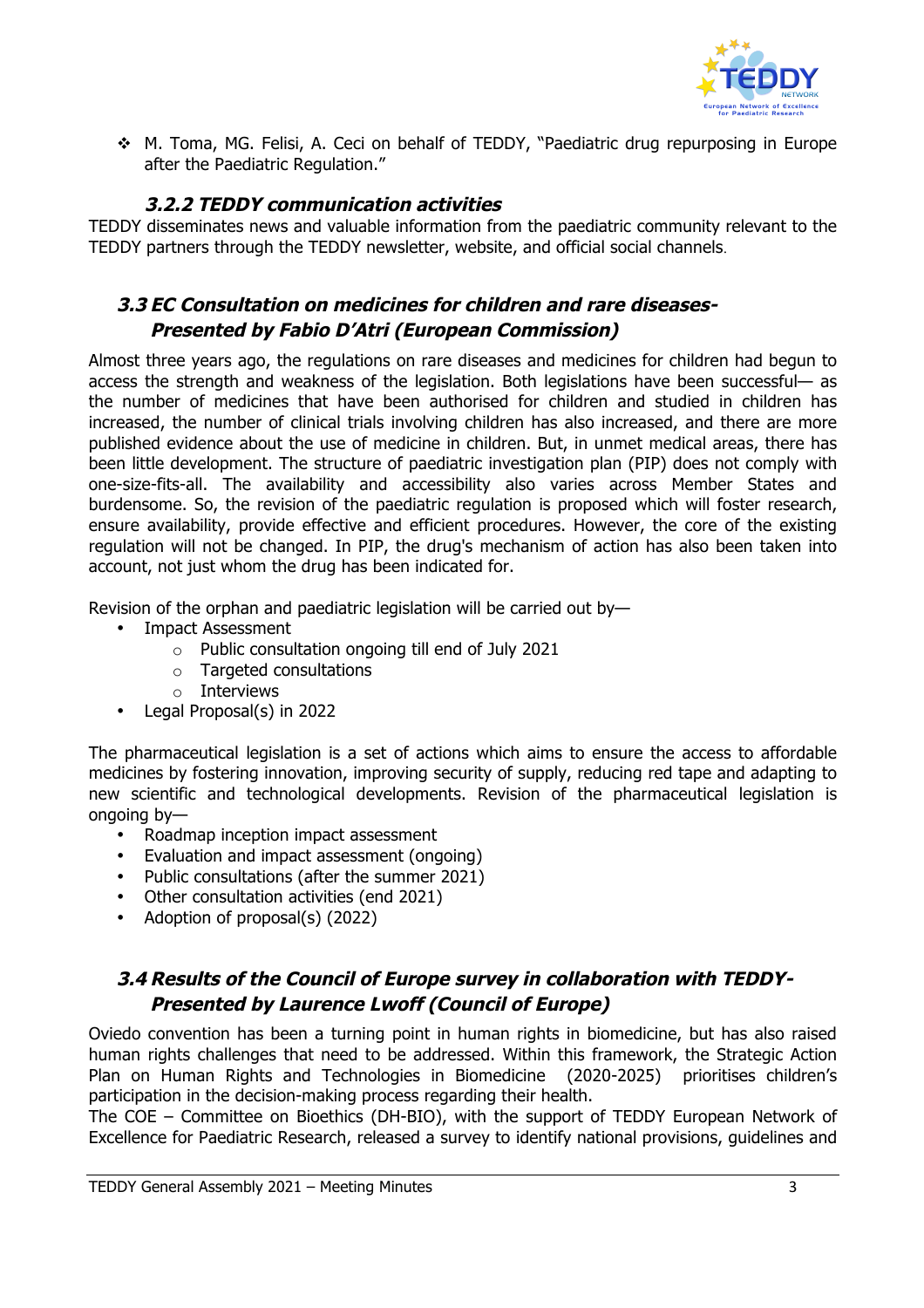

practices aimed at strengthening children's participation in the decision-making process in health care, research and more in general in the biomedical field.

The Council of Europe survey was carried out online with the support of TEDDY and released to the main stakeholders ( DH-BIO / CDENF delegates, healthcare professionals, Scientific societies, Patients/parents/children, European clinical research network, Research organisations, European Institutions representatives and industry representatives)The survey, composed of eight main questions and sub-questions, was successful. Answers from 36 countries were obtained. The most relevant activities identified from the survey in decision making process within healthcare and research are education for young persons and for parents/family members as well as training of healthcare professionals to better involve children.

The need to work more with a pluridisciplinary approach on this topic as well as the need of stronger engagement and collaboration among all the stakeholders have been pointed out.

The results of this survey will help in outlining best standards and practices and determining roadmap for developing a guide for healthcare professionals, patients/parents' association expected in 2022.

#### **3.5 European Paediatric Medicines Database (TEDDY-EPMD) Tool-Presented by Mariagrazia Felisi (CVBF) and Maddalena Toma (Fondazione per la Ricerca Farmacologica Gianni Benzi Onlus)**

This online database creates a harmonised, integrated, and reliable pan-European source of information on all paediatric medicines registered under the European Medicines Agency (EMA) Centralized Procedure. The EMPD database can be accessed at:

http://epmd.teddynetwork.net:8081/epmd2\_public/

In the period October 1995 – December 2020, a total of 1280 Medicinal Products and 906 Active Substances have been approved by EMA under the Centralised Procedure

- 452 and 357 of them were paediatric medicinal products and paediatric active substances, respectively (35% and 39%)
- Lower number of medicines refers to neonates and younger children, while this number increases for older children and is the highest for adolescents
- Anti-infectives for systemic use represents the group with the highest ratio
- Genito-urinary system and sex hormones and Cardiovascular system the groups with the lowest ratio
- The recent publication suggested that out of 175 new active substances (from 2007-2019), 6/175 have a PUMA granted, 3/175 are ATMPs, 53 medicines repurposed for paediatric use, 57/175 were orphan and most of them belong to A-ATC (19/57) and L-ATC (12/57) first-level categories.

This report confirms that the expectations of the European Paediatric Regulation (EC) N∘ 1901/2006 have been mainly satisfied and paediatric drug repurposing in Europe seems to be particularly implemented. However, a limited number of studies supports these MAs application, and it is questionable if a special repurposing procedure involving the EMA-PDCO opinion would foster the development of more and high-quality paediatric medicines.

Future activities (by December 2022)—

• Upgrade to EPMD 2.0 with Technical, Graphical, and Additional Information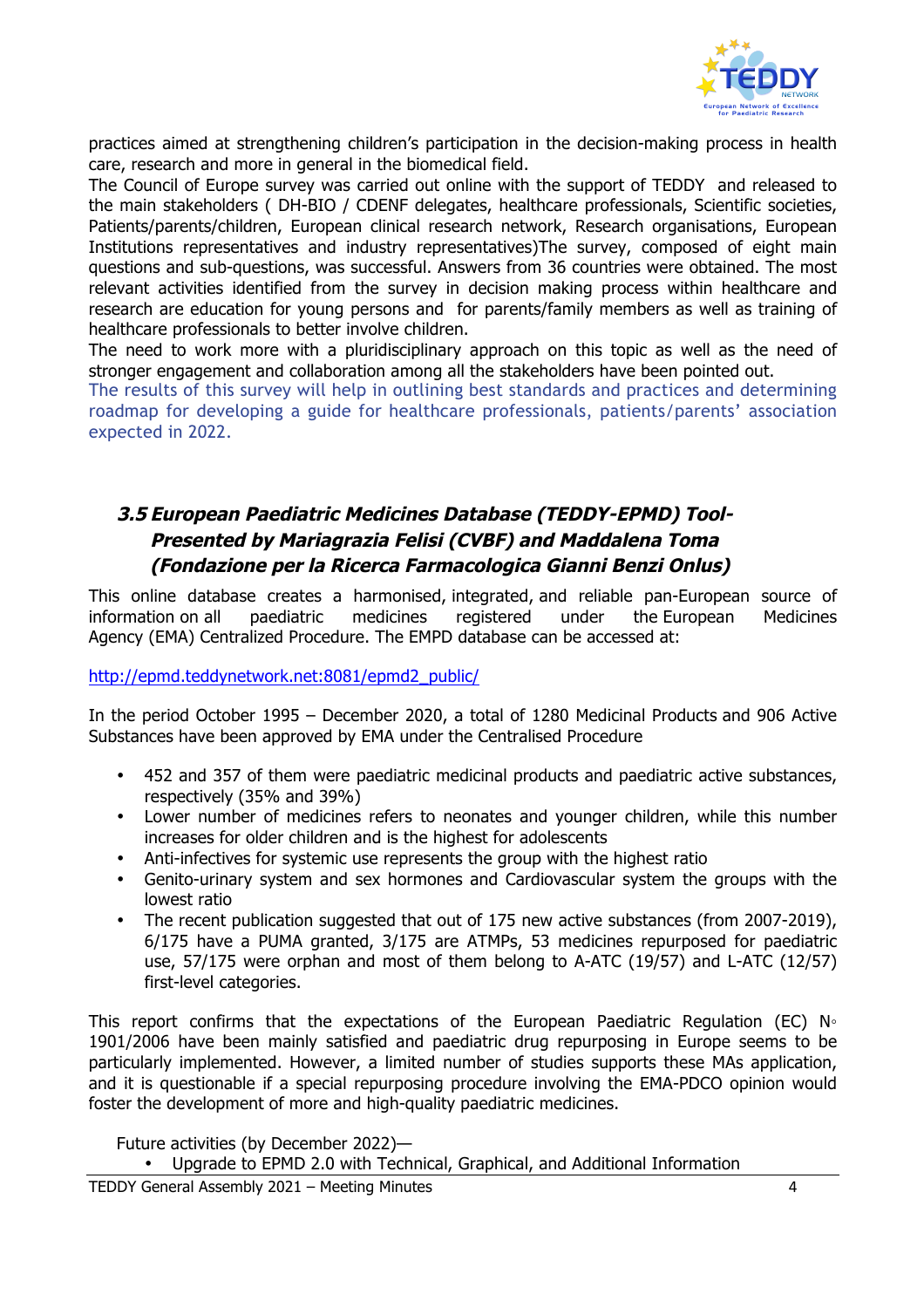

• A new section of the EPMD will include all paediatric drugs in development, consisting status of the PIP, condition under study, requested studies, age of population under study.

#### **3.6 Innovation in clinical trials methodologies in limited populations-Presented by Oscar della Pasqua (UCL)**

Some of the alternative methods for evidence generation are—

- Dynamic Bayesian borrowing (a formal integration of prior knowledge, increased precision)
- Basket designs (multiple diseases for a given marker)
- Real world evidence (pragmatic clinical trials, non-interventional model-based)

However, the biggest barriers for paediatric trials are lack of evidence synthesis, limited data (precision) and uncertainity. Modelling, simulation, and extrapolation can be considered for evidence synthesis. Therefore, a major opportunity lies for cross-fertilisation.

### **3.7 Modelling & Simulation: In silico Methodologies for Drug Discovery in Paediatric Research-**

#### **Presented by Cosimo Damiano Altomare (University of Bari Aldo Moro)**

Drug design in paediatrics is challenging because of the age-related ADME and metabolism related toxicity. Hence, the necessity of Pediatric Biopharmaceutical Classification System (BCS) has emerged. Active substances, as well as excipients can lead to toxicity. As of today, many computational platforms have been developed for predicting age-related toxicity, such as—

- MetaQSAR database which can predict metabolism
- STEP that is Safety and Toxicity of Excipients for Pediatrics database
- Derivation of new developmental toxicity models (CAESAR) 2.1.7 based on machine learning and artificial intelligence
- Developmental/reproductive Toxicity library (PG) 1.0.0
- Developmental toxicity consensus model by Toxicity Estimation Software Tool (TEST) 4.2.1

#### **3.8 Evaluate off-label use of medicines in the paediatric population; International/global perspectives**

#### **3.8.1 Perspective from outside the EU - Presented by Madlen Gazarian (University of NSW)**

Key ethical considerations relevant to responsible off-label prescribing—

- Evaluating whether there is sufficient evidence to justify off-label use
- Collecting information and conducting research when there is inadequate evidence about an off-label use
- Informing patients about the uncertainties & potential costs associated with off-label prescribing.

However, off-label prescribing is still not regulated by medicines regulatory agencies and made of variable decisions and recommendations. Hence, the Council of Australian Therapeutic Advisory Groups (CATAG) has identified four priorities—

• A generic information leaflet and consent form for patients/carers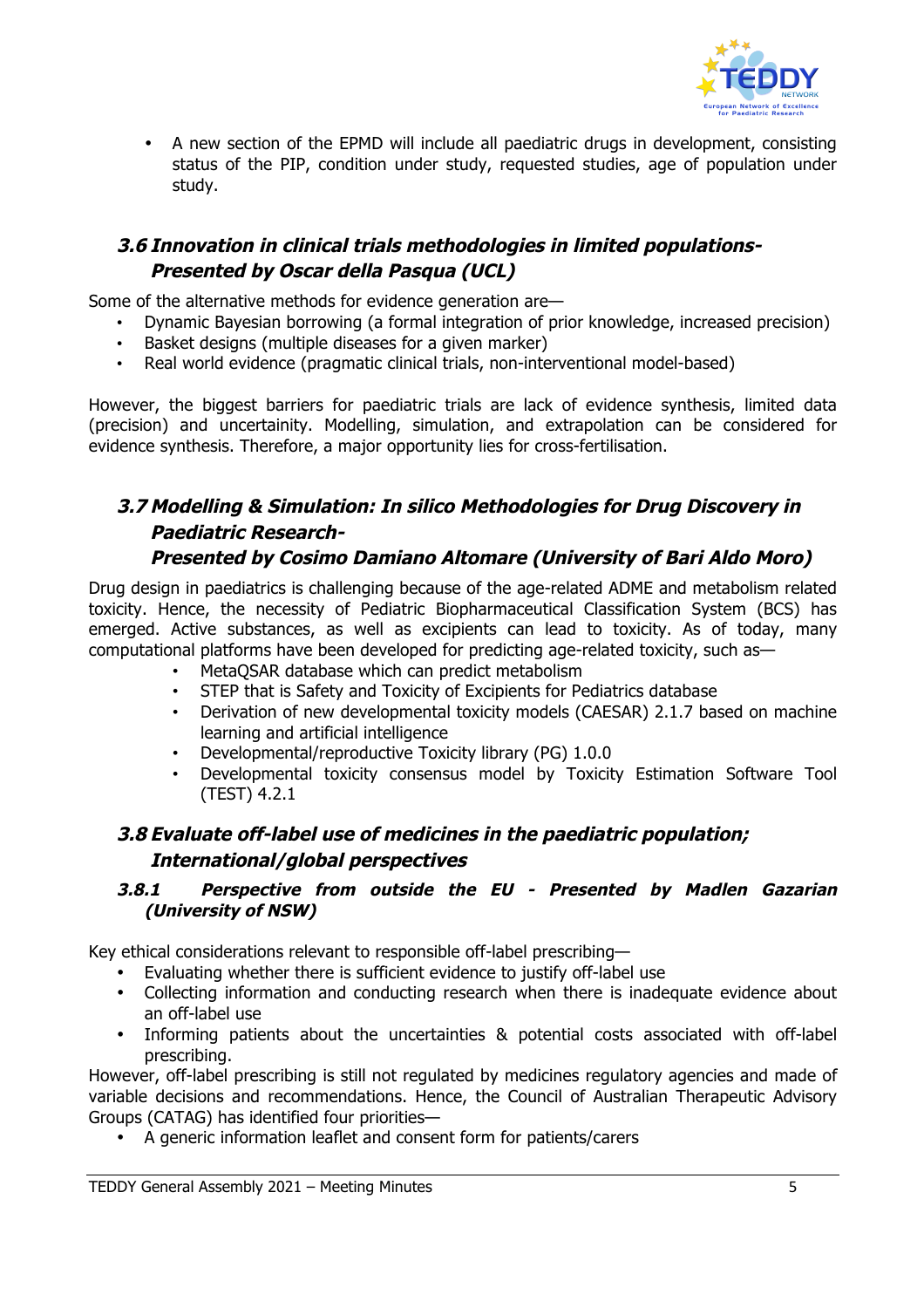

- Education and training tools for prescribers & other decision-makers include improving awareness & knowledge of issues associated with off-label medicines use, as well as developing skills to support evidence-based & ethical decision-making & Quality Use of Medicines (QUM)
- An off-label medicines use the registry to support the generation of "real world" evidence to guide future decision-making better
- Centralised evidence-evaluation (and/or decision-making) process for selected medicines & populations

#### **3.8.2 Perspective from the UE - Presented by Saskia de Wildt (Radboud University)**

As per Art 68 Medicine Law— Off-label is only allowed when the healthcare community has described its use in guidelines or standards.

Kinderformularium was introduced to perform risk-benefit analyses for drug use in children based on available scientific literature, licensed information, expert opinion. Kinderformularium 2.0 was introduced in 2015, which harmonised drug therapy in the Netherlands, as it is considered an official Dutch Pediatric dosing guideline endorsed by KNMP, NVK, NVZA. Some of the improvement projects are—

- Nefrodose (dose adjustment in renal failure)
- Calculator (a software that helps to reduce calculation mistakes and thereby safer pharmacotherapy)
- Information for parents
- Neodose project
- International (the German Kinderformularium).

### **3.9 Data protection issues in paediatric research under GDPR: the roles of codes of conduct-**

#### **Presented by Jean Herveg (University of Namur)**

Since 25 May 2018, a new set of common rules in the EU regarding the processing of personal data has been adopted, which is "The General Data Protection Regulation" (n°2016/679) (hereinafter GDPR). The main goal of GDPR is to prevent the misuse of information and therefore regulating the processing of personal data and to support the data subjects' informational rights.

The Code of Conduct (hereinafter CoC) ensures the effectivity of GDPR. The CoC is intended to contribute to the proper application of GDPR, taking account of the specific features of the various processing sectors and the specific needs of micro, small and medium-sized enterprises.

The adherence to a CoC does not presume the compliance of the data processing activities with the GDPR. The CoC must also comply with the applicable national laws.

Contribution to the good implementation of the GDPR rules in a specific sector, means the CoC must increase the compliance with data protection rules and that must be demonstrated, and it must implement the GDPR taking into account the specificities of the sector. It should furthermore increase the confidence of the citizen. They must be approved by the competent supervisory authority (hereinafter SA) and the EU commission can declare some CoC to be applicable in the entire EU.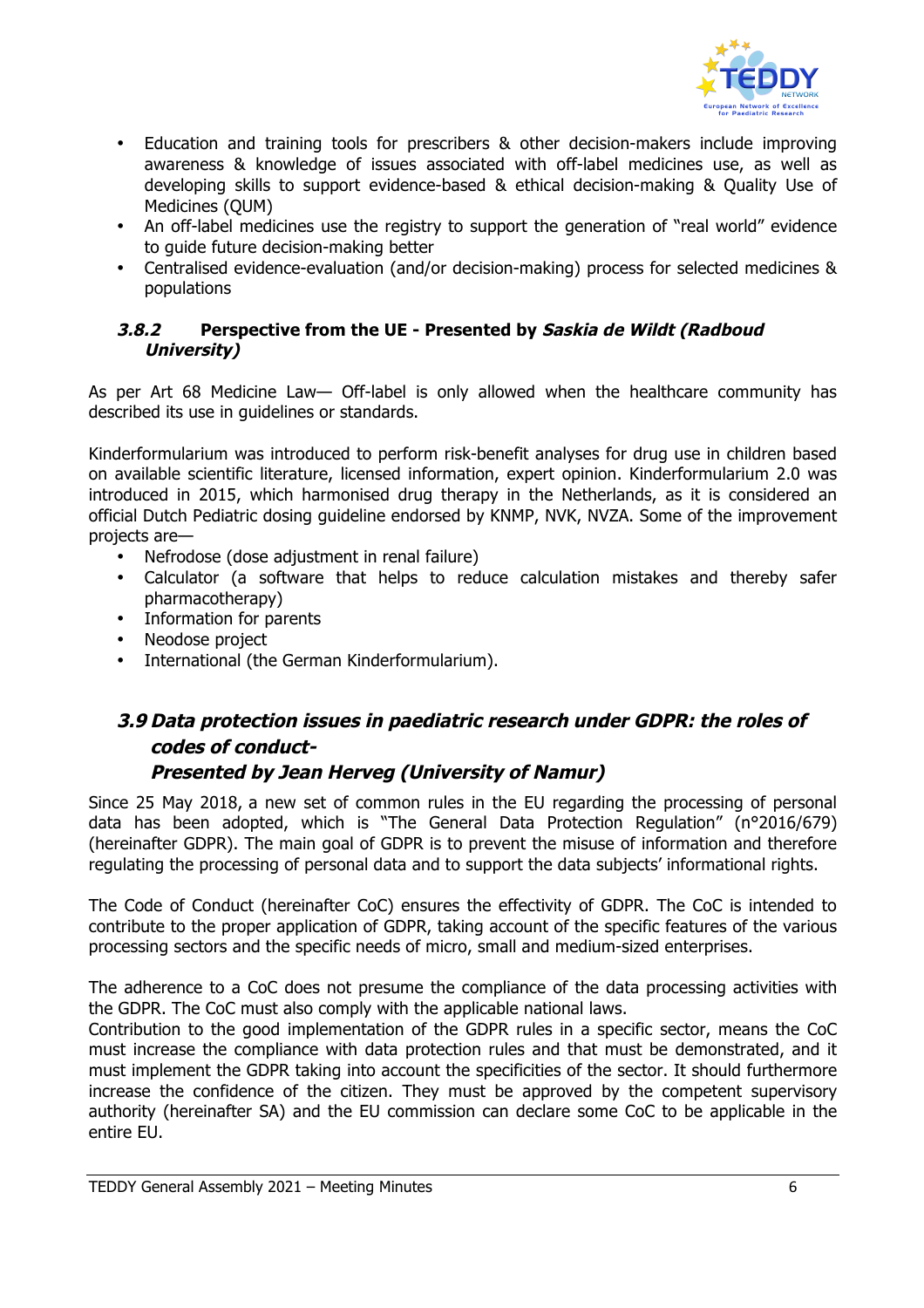

Codes of Conduct can be, national (one EU MS), translational (several EU MS) or codes of conduct with provisions regarding the transfer of personal data outside the EEA/EU zone

Drafting will be done by an association or organisation representative of categories of data processors or data controllers. The language of draft will be the language of the competent SA, also in English for Translational CoC.

Importantly, in paediatric research, the following aspects need to be taken into account —

- Information to be imparted to patients/children and families
- Data Subjects Participation
- Exercise of Data Subjects' Rights (e.g. access to data)
- Issues related to incidental Findings
- Issues related to Processing Genetic Data

TEDDY could play an important role in this field.

#### **3.10 EJP RD training activities for rare and paediatric expert patients-Presented by Mariangela Lupo (TEDDY) and Begonya Nafria (Sant Joan de Déu Research Foundation)**

The need to include children in drug development programs has been largely recognised over the past few decades, and stringent legal and regulatory frameworks have been established all over the world with significant but insufficient results.

To enhance this engagement, training is required for young patients which will educate them on rare diseases, medicines development, and clinical research. Due to the paediatric specific developmental characteristics, specifically tailored methodology should be applied to the training and empowerment process of paediatric patients.

Within the task 15.4 of the European Joint Programme on Rare Diseases (EJPRD) project, short workshops will be organised under the coordination of the TEDDY Network in collaboration with EURORDIS and the Sant Joan de Déu Research Foundation (FSJD) addressed to 15 paediatric patients for each of the three years 2021-2022-2023.

- Online pre-test of participants to verify their knowledge
- 3 annual workshops in 2021, 2022, 2023 in different countries, workshop will be 3-days course
- The workshop in 2021 is going to be online because of pandemic
- Workshop will be held at the partner premises, or location identified by TEDDY and FSJD
- Each course will train 15 participants
- Participants must be pre-adolescence and adolescence, aged 12-18 years with chronic rare disease
- Educational webinars
- Short assessment questionnaire
- Interactive methodology
- Performed in English

A program committee has been set up and will—

- Be in charge of the developing the training plan
- Revise materials for each workshop
- Approve panel of proposed speakers
- Update training plan as per the results of workshop survey
- Consists of
	- o Task Leader- Mariangela Lupo (TEDDY)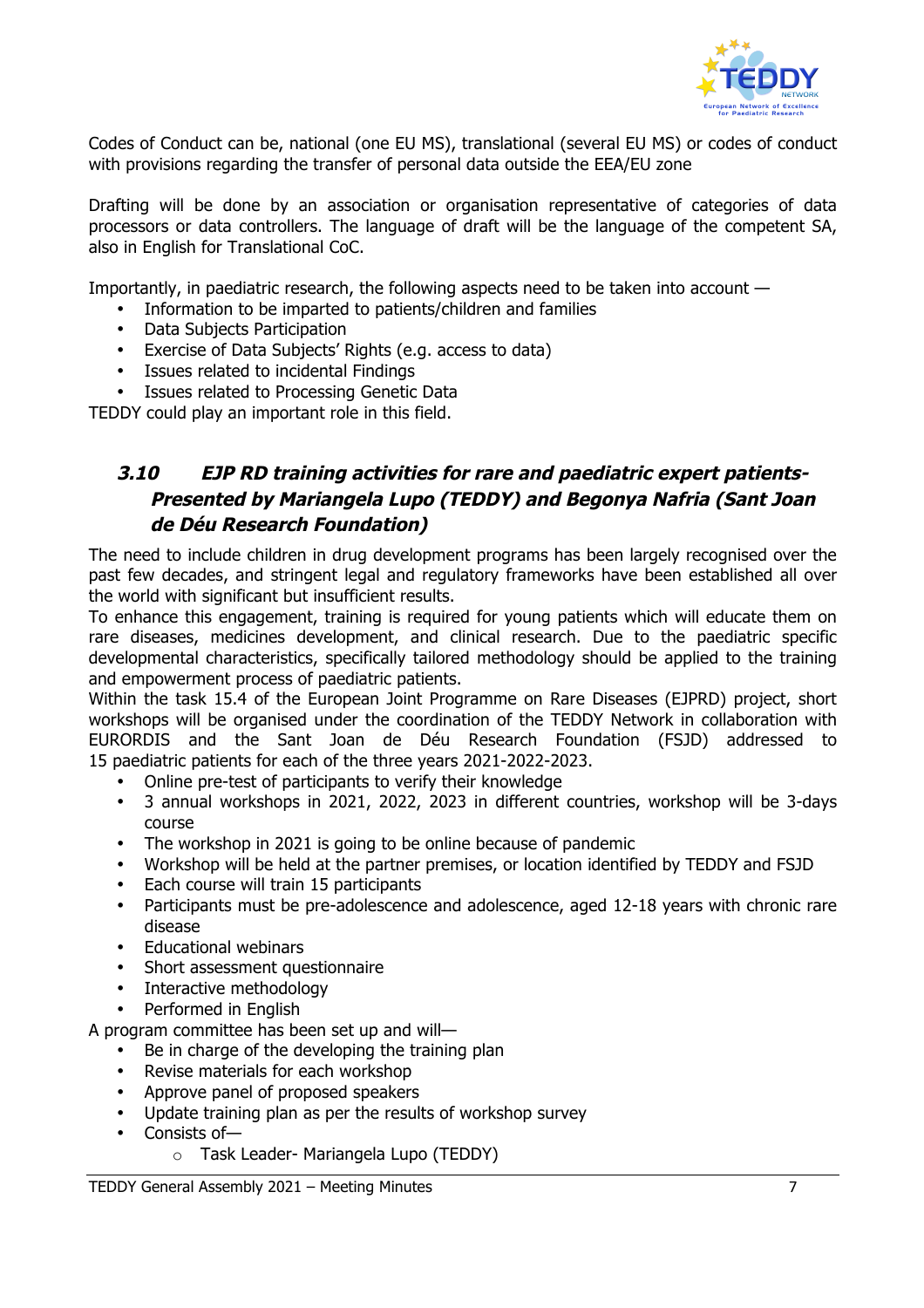

- o One representative from TEDDY (Annagrazia Altavilla), FSJD (Begonya Nafria), and EURORDIS (Virginie Bros-Facers)
- o One representative from paediatric patients organisation— Ketotic Hypoglycemia International (Danielle Drachmann)
- o One representative from c4c (Becca Leary)

o One representative from EPTRI (Adriana Ceci)

Young program committee is foreseen and will consist of—

- One kid from KIDS Albania (with McCune Albright syndrome)
- One kid from KIDS Bari (with Mainzer Smaldino syndrome)
- One kid from KIDS Barcellona (with Spinal Muscular Atrophy)

Training plan tailored for young people is under finalisation. It will consist of—

- Common module (about rare diseases, orphan drugs, ethical/legal aspects, patient advocacy)
- Scientific content (will be adopted each year in areas, such as oncologic diseases, metabolic diseases, haematological diseases).

#### **3.11 TEDDY Kids serious game "My Clinical Trial Center"- Presented by Fiona Rako (KIDS Albania) and Valeria Gatti (KIDS Bari)**

The TEDDY Kids serious game was presented by the Kids Albania and Kids Bari young members. Since its establishment in 2017 as YPAG (Young Persons Advisory Groups), Kids Albania and Kids Bari have been making contribution to research on the health and well-being of children and young people. YPAG continues to help researchers design clinical trials, improve communication with children as well as their families, and suggest methods for disseminating the results of the most effective studies. Different YPAGs around the world have constituted iCAN— the International Children's Advisory Network. The TEDDY Kids serious game— "My Clinical Trial Centre" has received iCAN approval and been developed to explain to children in a fun way what clinical trials are, how they work and why they are so important to developing drugs suitable for children. The game is extremely informative, as game-players will learn about clinical trial, study protocol, informed consent and assent in children, phases and procedures of clinical trials, data collection, and pharmacovigilance. The game is available in Android and iOS, and developed by Hero— an innovative start-up. Currently, the game is available in English but very soon— it will be available in Italian and Albanian.

#### **3.12 Approval of the financial statements-Presented by Donato Bonifazi (CVBF)**

Donato Bonifazi provided a quick overview of the TEDDY Network administrative situation. The Network started in 2005 as an FP6 project coordinated by CVBF and involving several research Institutions from all over Europe and some neighbouring countries (Israel). The funded period ended in 2010 but TEDDY never stopped its activities, growing up to over 50 members from more than 20 countries. The TEDDY Network became an autonomous legal entity in July 2017 and started participating in EU funded projects: EPTRI since January 2018 and EJPRD since January 2019, leading specific tasks in the networking and training activities, that are particularly relevant in the two projects.